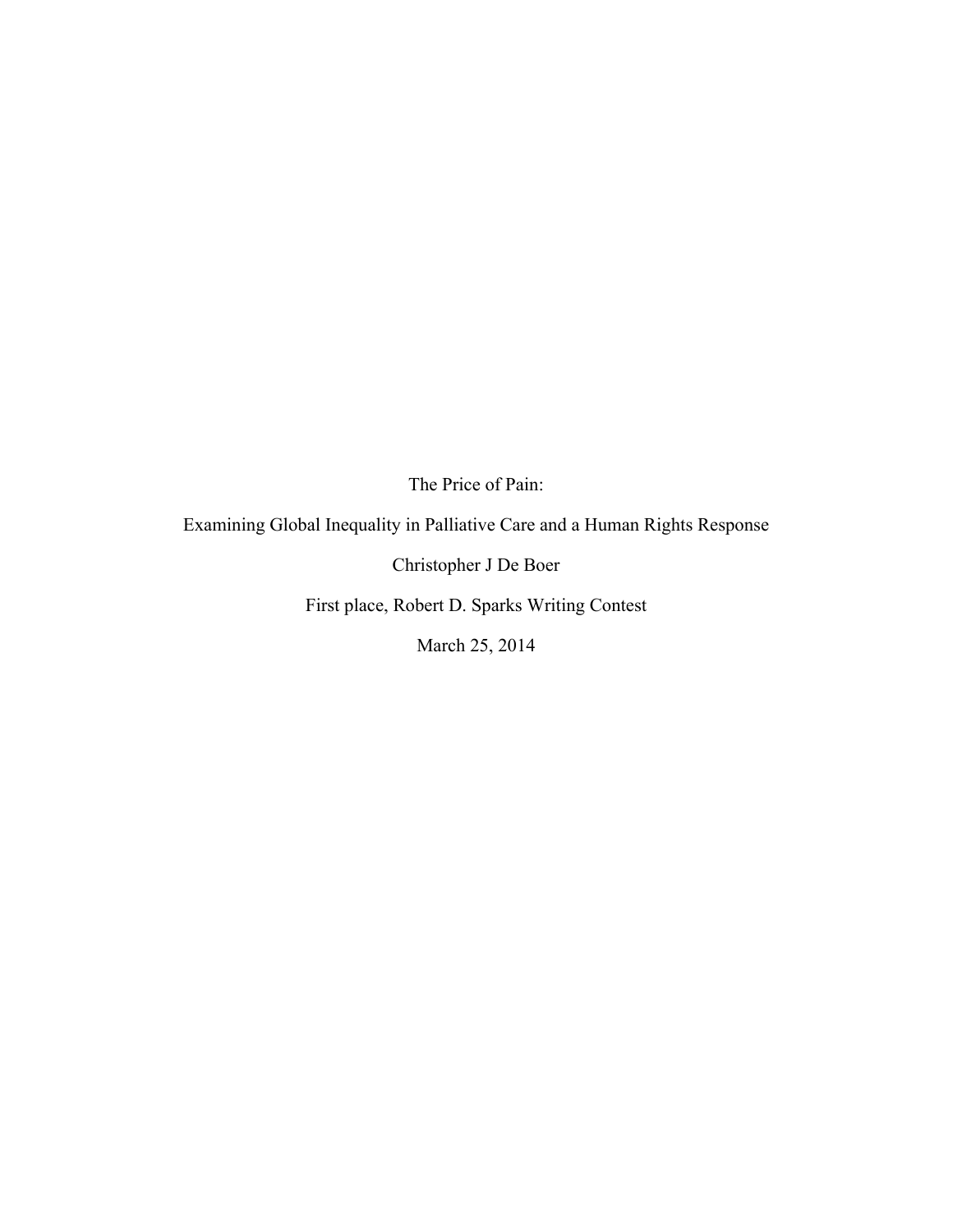# *Uganda Cancer Institute, Kampala, Uganda, September 2012*

*"Surely this can't be the patient"*

That's what raced through my head as I approached the bedside. I was supposed to be interviewing a 20 year old male with HIV who had recently been diagnosed with Kaposi's sarcoma (KS), a cancer connected to an opportunistic infection, as data collection for my graduate studies.

Double checking the file confirmed that this was, in fact, who I was supposed to be interviewing. Emmanuel's<sup>1</sup> file read 20 years old, but his withered, cancerous body looked to be no older than 10 years. His legs were twigs folded awkwardly beneath him, and his ribs and cheekbones were bony protrusions that stretched his spotted skin, creating depressions in places they did not belong.

A cough wheezed from his frail body, expelling infectious droplets into the crowded ward. A contorted wince and quick inhalation through a rounded mouth revealed the intense pain Emmanuel felt as he propped himself on to his elbows, swinging his legs around with his hands. His furrowed brow and determined pursed lips communicated to me that he wanted to be interviewed when I tried interjecting on account of his pain. But maybe getting the chance to tell his story provided the small victory he needed. I read the consent; he agreed, and we proceeded through nearly all the questions normally.

<u> 1989 - Johann Stein, markin film yn y breninn y breninn y breninn y breninn y breninn y breninn y breninn y b</u>

<sup>&</sup>lt;sup>1</sup> Emmanuel is a pseudonym to protect patient identity.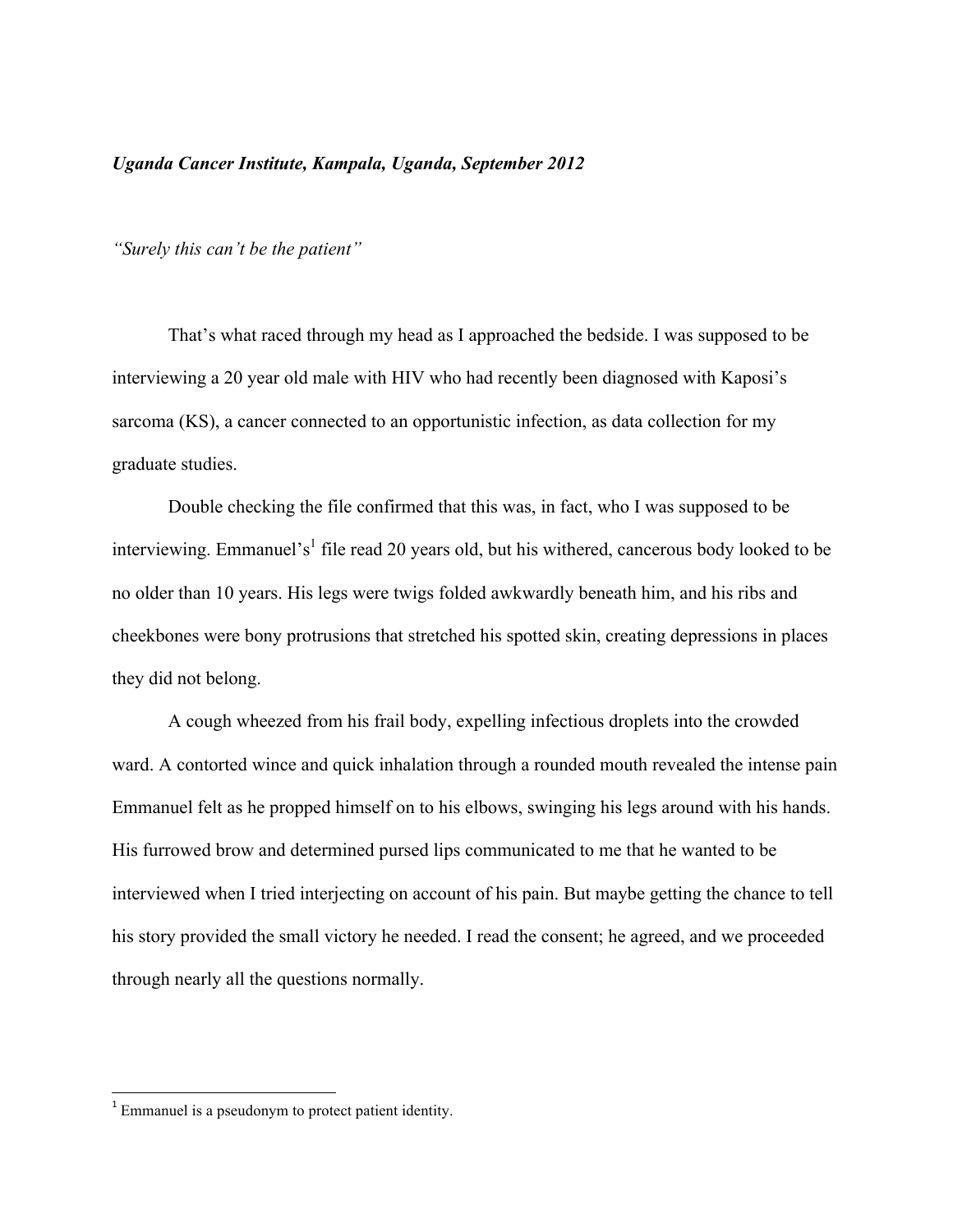*"I have nobody. I have nothing. I am nothing."*

That was his answer. I did not want to ask the question, but part of my questionnaire focused on social support systems. "Does anyone know about your condition?"; "Have you told anyone other than the doctor about your illness?" I tried to focus on the remaining few questions, but the scowl on E's face and his previous answer replayed themselves over and over again in my head. *I have nobody. I have nothing. I am nothing.* He later told me that he wanted to die. Not because he had no one left in this world, although that was true, but because he wanted to leave the pain he felt from the assault of HIV and cancer on his body. *Mycobacterium tuberculosis* had ravaged his lungs, Kaposi's sarcoma had co-opted his skin's connective tissue, exploding in painful lesions all over his body, and HIV had rendered his defense system useless, resulting in fatigue and body aches. But Emmanuel had received no pain management, and it seemed from his request to die that pain had taken his will to live.

Emmanuel died two days later. It is the fate that about 80 percent of the people that I interviewed will face before reaching old age. He had lived with HIV for seven years, somehow surviving without any therapy until TB and later KS attacked his compromised immune system. As a physician-in-training, I found the lack of social support system for Emmanuel to be devastating, Even more devastating, however, was the fact that Emmanuel died alone in excruciating pain and agony, a small but incredibly influential part of his medical history that could have been changed with proper care through palliative services.

Emmanuel's story is not another narrative of suffering merely for the sake of further validating sensationalized stories of African poverty. Unfortunately, Emmanuel is not the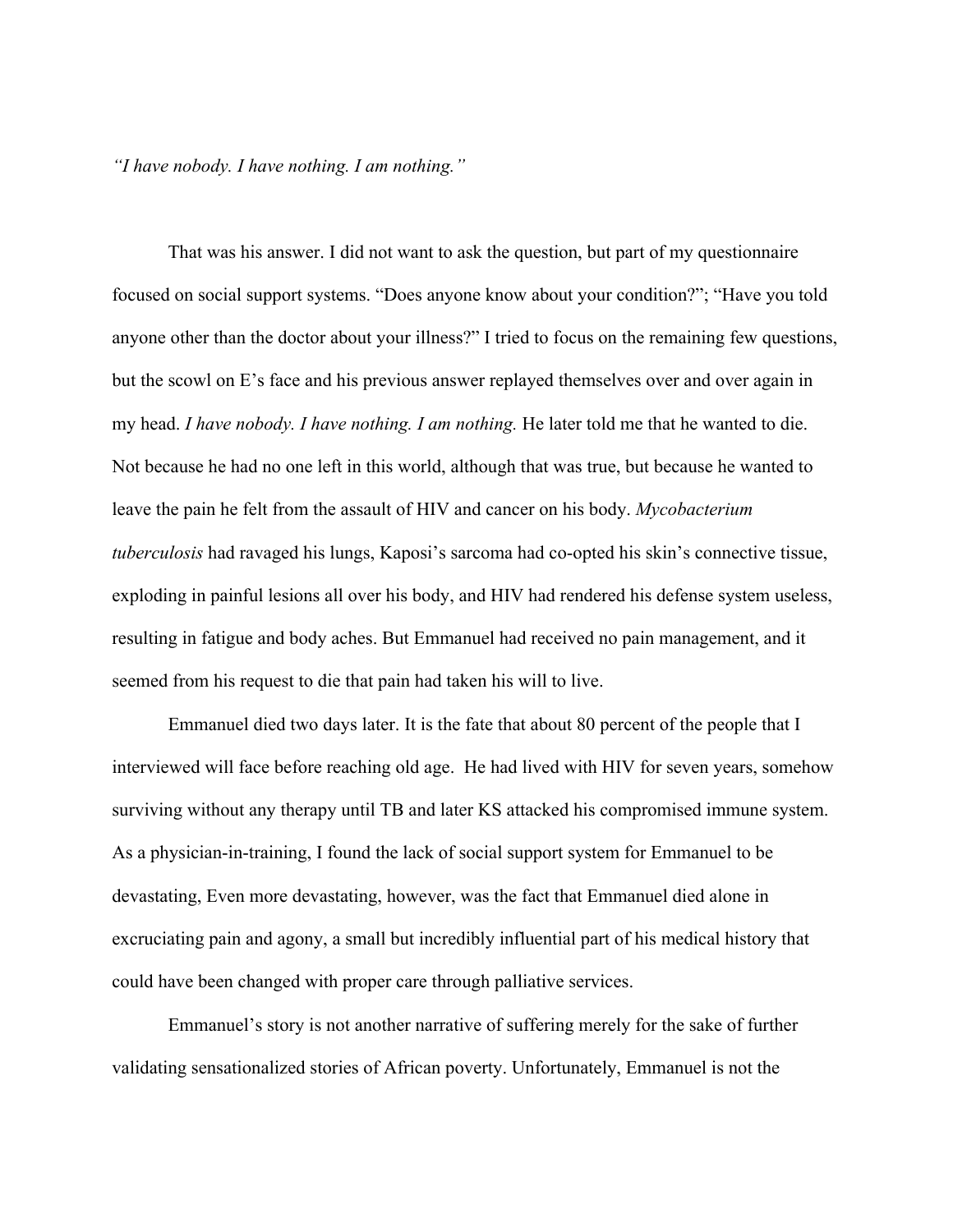exception among cancer patients in Uganda; he is closer to the rule. Emmanuel is the reality of cancer, HIV, and lack of pain management in Uganda and throughout the world for marginalized patients without access to palliation and pain management. I believe his story needs to be told because he represents a severely under emphasized problem in medicine globally, namely, the unjust distribution of pain management and palliation that leaves the large majority of patients in the world with terminal illnesses with no form of end-of-life care.

### *"I'd rather have HIV a thousand times than get cancer."*

That is what I was told by a number of patients. "HIV I can deal with," they told me. "But, cancer!......", trailing off for me to finish the rest. I might agree if I was Ugandan. Of course, I'm not. If I get cancer, I have access to early detection, surgical intervention, a myriad of tests, therapies, drugs, and pain management. Cancer is a painfully different story without these things.

Global inequality in palliative care persists as a reality that affects millions worldwide who face terminal illness, both chronic and acute. Emmanuel's story is just one of many that can be told that chronicle death in extreme agony due to a lack of pain management within palliative services. A small fraction of the global population claims access to nearly the entire global supply of palliative services. The story of Uganda and Emmanuel is simply a reflection of one of the largest and most astonishing gaps in access to life-altering medications worldwide, a global injustice that cannot be ignored.

What is a proper response to a patient like Emmanuel? Does the global community, including physicians, have any responsibility for these outcomes? A human rights-centered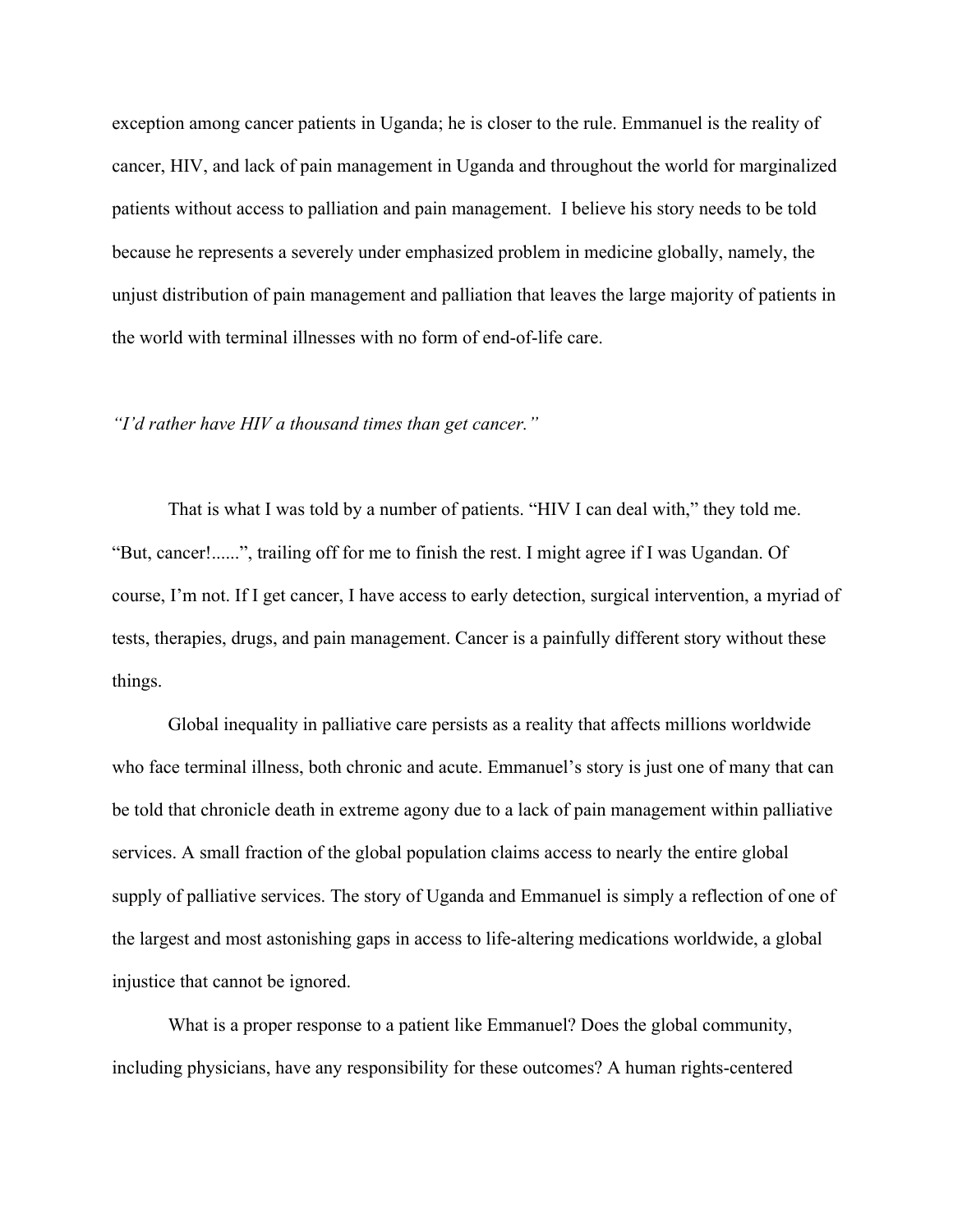approach provides a basis for global palliative care equity. Grounded in ethics, law, and social theory, a human rights response provides impetus for action from the global community that includes everyone from the physician to the policy maker. Faced with the injustice of global palliative care inequality and motivated by human rights, a proper response will work to ensure that patients are no longer abandoned in agony.

### *The Problem: Global Palliative Care Inequality*

Although palliative care is a relatively new advancement of modern medicine, it has come to be internationally implemented and holds many commonly accepted definitions. The World Health Organization has defined palliative care as

"an approach that improves the quality of life of patients and their families facing the problem associated with life-threatening illness, through the prevention and relief of suffering by means of early identification and impeccable assessment and treatment of pain and other problems, physical, psychosocial, and spiritual" (1).

WHO has stressed the importance of palliation, insisting on its relevance in maintaining proper health. Palliative care has been shown to be associated with improved quality of life, reduced symptoms of depression, and longer survival (2), which are goals of palliative care that WHO advocates. These positive aspects become even more vital in settings where poor patients present with late-stage disease and palliative care could be the most beneficial and least burdensome treatment option. Unfortunately, palliative care services remain primarily a luxury of high-income countries, despite the fact that most painful terminal illnesses occur elsewhere.

While diseases in high-income countries (HICs) garner the most attention globally with respect to palliation, the reality is that the largest proportion of individuals in need of palliative care are those with HIV and terminal cancers in low- and middle- income countries. Globally, approximately 58 million people die each year, but 80% of the world population is underserved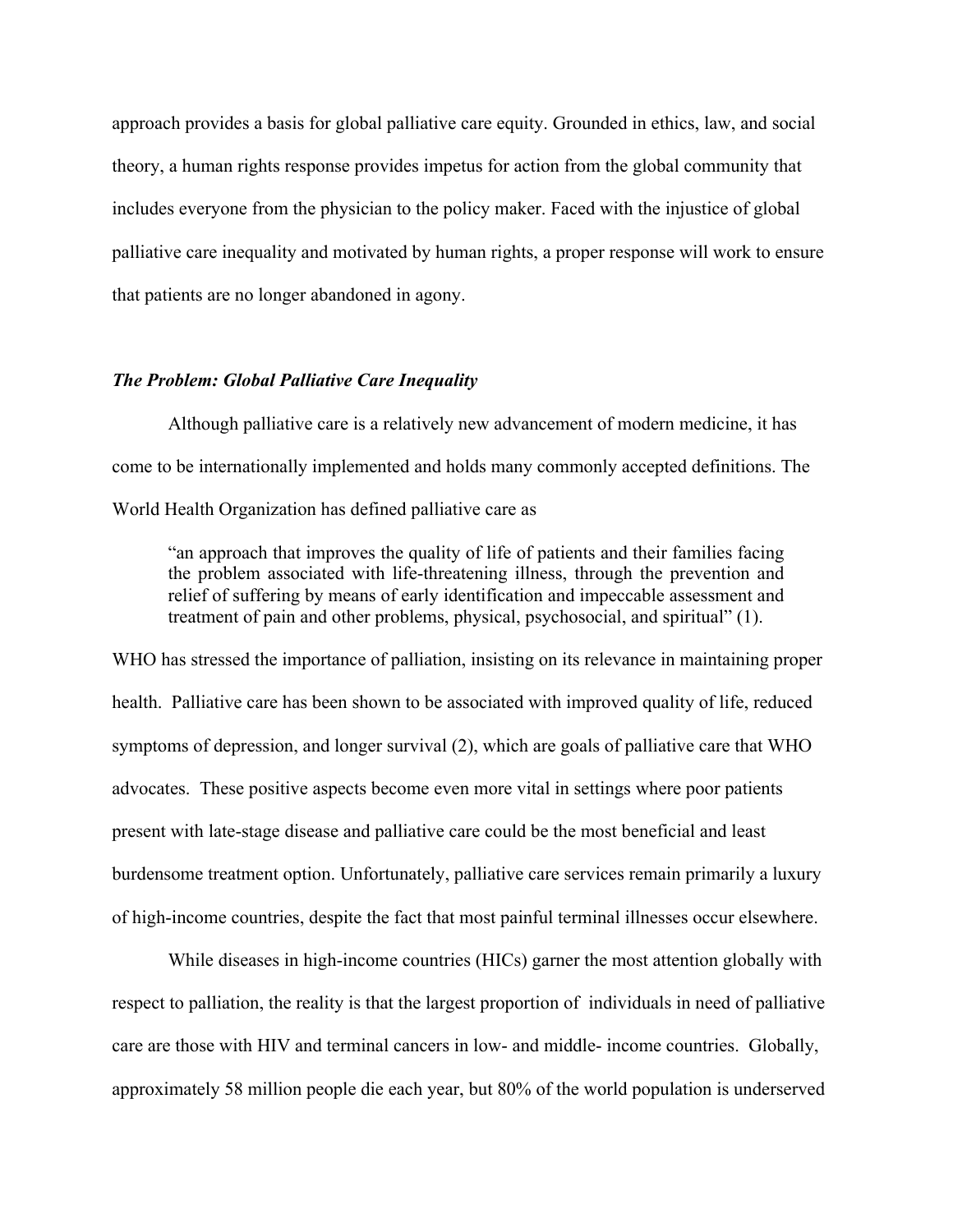with respect to treatment of moderate to severe pain  $(3, 4)$ . The largest majority of these underserved patients are cancer and HIV patients; half of all cancer patients and 95% of all HIV patients live in areas with limited or no access to treatment for moderate to severe pain (5, 6). Emmanuel is the picture of global palliative care inequality; it is HIV and cancer patients who suffer the most from this misdistribution of care.

Thirty-five million people globally still live with HIV, and 1.6 million die each year from the disease with the vast majority of morbidity and mortality occurring in low- and middleincome countries without palliative services (7). Numerous sources have chronicled the pain HIV patients experience in death with 60-80 percent of all AIDS patients describing their pain as "moderate to severe" (8). In addition, many of these patients experience painful co-morbidities, such as TB and KS. In addition to a number of pain-causing symptoms like those seen in cancer, such as fatigue, weight loss, depression, anxiety, and co-infections, nearly a third of HIV patients also experience neuropathic pain due to low CD4 counts, the HIV infection itself, drug sideeffects, and inflammatory responses from the infection (9). These aspects of HIV care, however, are rarely discussed or included in treatment regimens.

In addition to HIV, cancer represents a rapidly increasing global concern, as it contributes 12.7 million cases and 7.6 million deaths yearly (10). This represents a 14.2% increase from 2002, making cancer an increasingly salient disease as a focus of prevention and treatment. This trend is only expected to continue with an anticipated 50% increase in cancer prevalence by 2020 (11). In addition to the predicted increase in disease burden, cancer faces the challenge of global inequity, referred to as the "Cancer Divide" (12). Cancer represents a disease that reflects extreme inequity with respect to the global disparity in cancer incidence, cancer mortality, and access to essential cancer medications between the global North and the global South.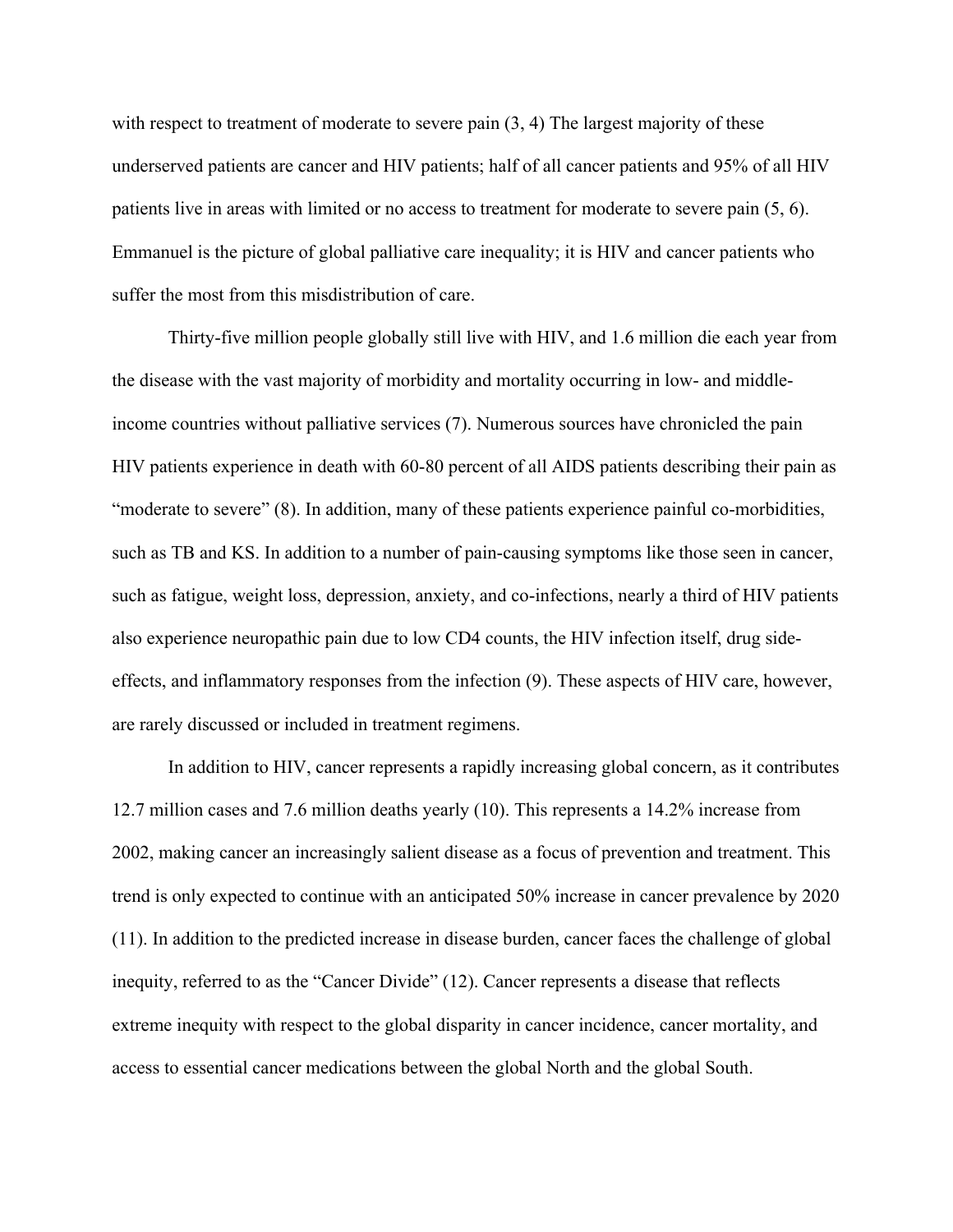The majority of the global cancer burden already lies in low-income countries, and changing lifestyles alongside infections that cause cancer provide a combination that will result in a continually increasing cancer burden. Developing countries contribute 56% of all cases and 64% of all deaths, despite the fact that the incidence rate in these countries remains half of that compared to developed nations (13). Most of these deaths are due to cancers from infectious agents that can be prevented and controlled. Eighty percent of all preventable deaths from cancer (2.4-3.7 million) occur in low and middle-income countries (14), and this number is expected to grow.

These inequities can be traced to a lack of global funding and the international policy decisions made around cost and cost-efficacy of treating HIV and cancer in LMICs. Currently, gross inequalities exist in providing essential medicines, diagnostics, and training to combat cancer in low- and middle-income countries. Only 5% of the global expenditure on cancer is spent in LMICs, although they represent 80% of the burden, resulting in a 5/80 cancer disequilibrium (12). The inequality affects all aspects of cancer control and care, extending from prevention to palliation.

The lack of funding is reflected in the unequal cancer outcomes in these disadvantaged countries. A women with cervical cancer who is in the lowest 10% in terms of wealth globally is 12 times more likely to die than a woman who is in the highest 10% (10). These rates are true across numerous types of cancers. While these numbers are startling, one of the greatest inequalities, however, is in the form of unequal global distribution of pain management and palliation.

While the divide between the rich and poor concerning systemic treatments and prevention is great, the divide for pain management medications for HIV and cancer is even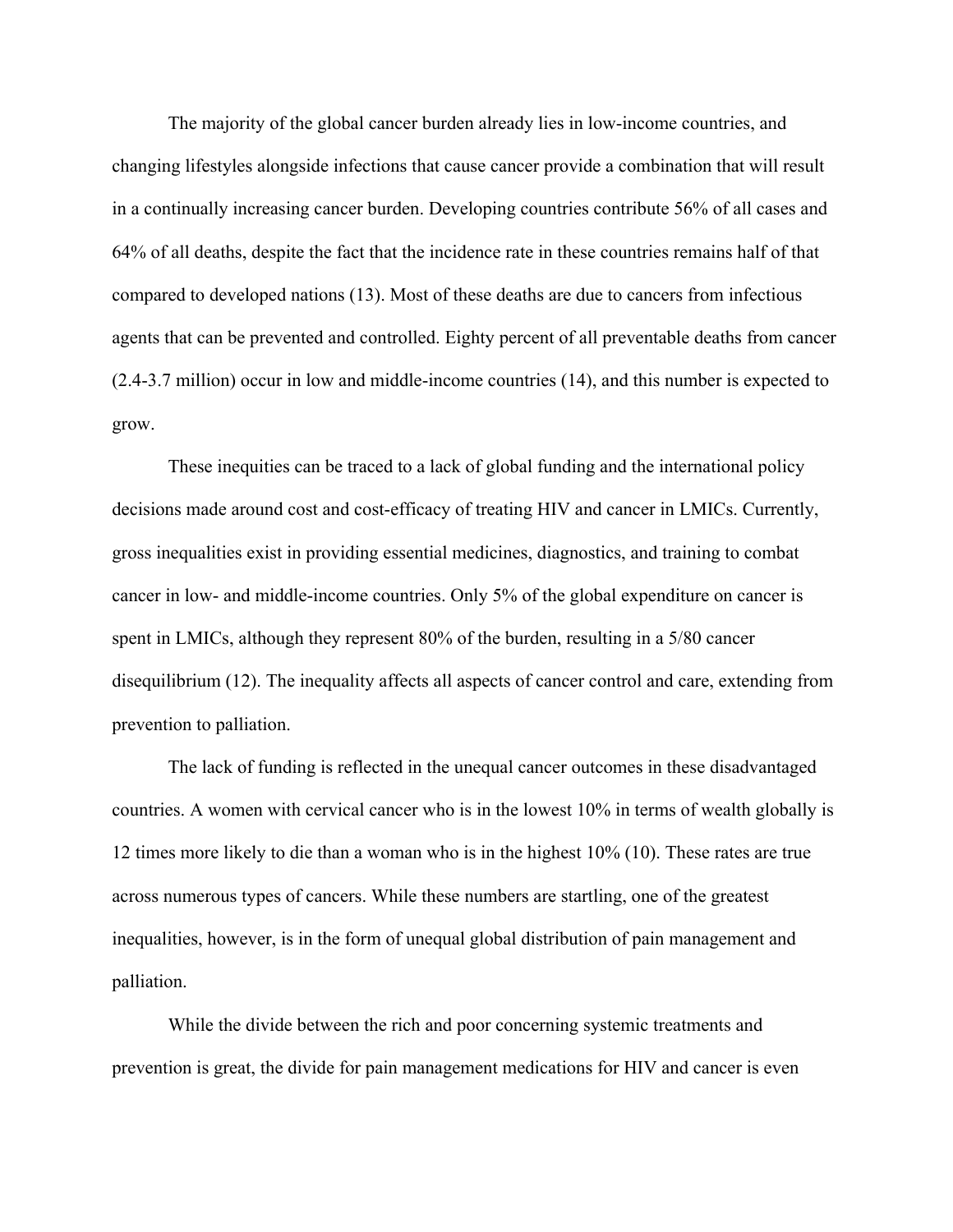greater. Even though HICs have only 15% of the global population, they consume 94% of the total global morphine supply (16). The University of Wisconsin Pain and Policy Studies group found that the cumulative dosage of pain medication in milligrams per death due to HIV or cancer among the poorest 10% of countries was only 54mg compared to over 97,000mg per death due to HIV or cancer in the wealthiest 10% of countries (17, 18). The problem, however, is not only patients receiving inadequate doses of pain medication, but also entire populations who have entirely no access to pain medication for terminal diseases, as seen in the case of Emmanuel.

Some of these populations are already the most vulnerable with respect to proper access to healthcare. Sub-Saharan Africa (SSA) consumes medicinal opioids necessary to treat only 85,000 people, despite the fact that 1.1 million will die each year in pain; they have access to only 1% of the total global supply of medicinal opioids (19). This is not a story of a global shortage, however; it is a story of global misdistribution. SSA has been left out of the global opioid consumption equation, seeing relatively unchanged rates of opioid usage even though the global usage has doubled in the last decade (20). These data clearly show a gap in palliation worldwide.

The access gap to proper pain medication and palliative services has been further measured by a number of groups. A report by the World Health Organization estimates that "5.5 million terminal cancer patients and one million end-stage HIV/AIDS patients are suffering without adequate treatment for moderate to severe pain" (21). In addition, the Worldwide Palliative Care Alliance reports that only 8% of the 100 million people eligible for palliative care actually have access to it, and only 6% of the global palliative care services exist in developing countries, despite the fact that 85% of the global population resides there (22). The problem is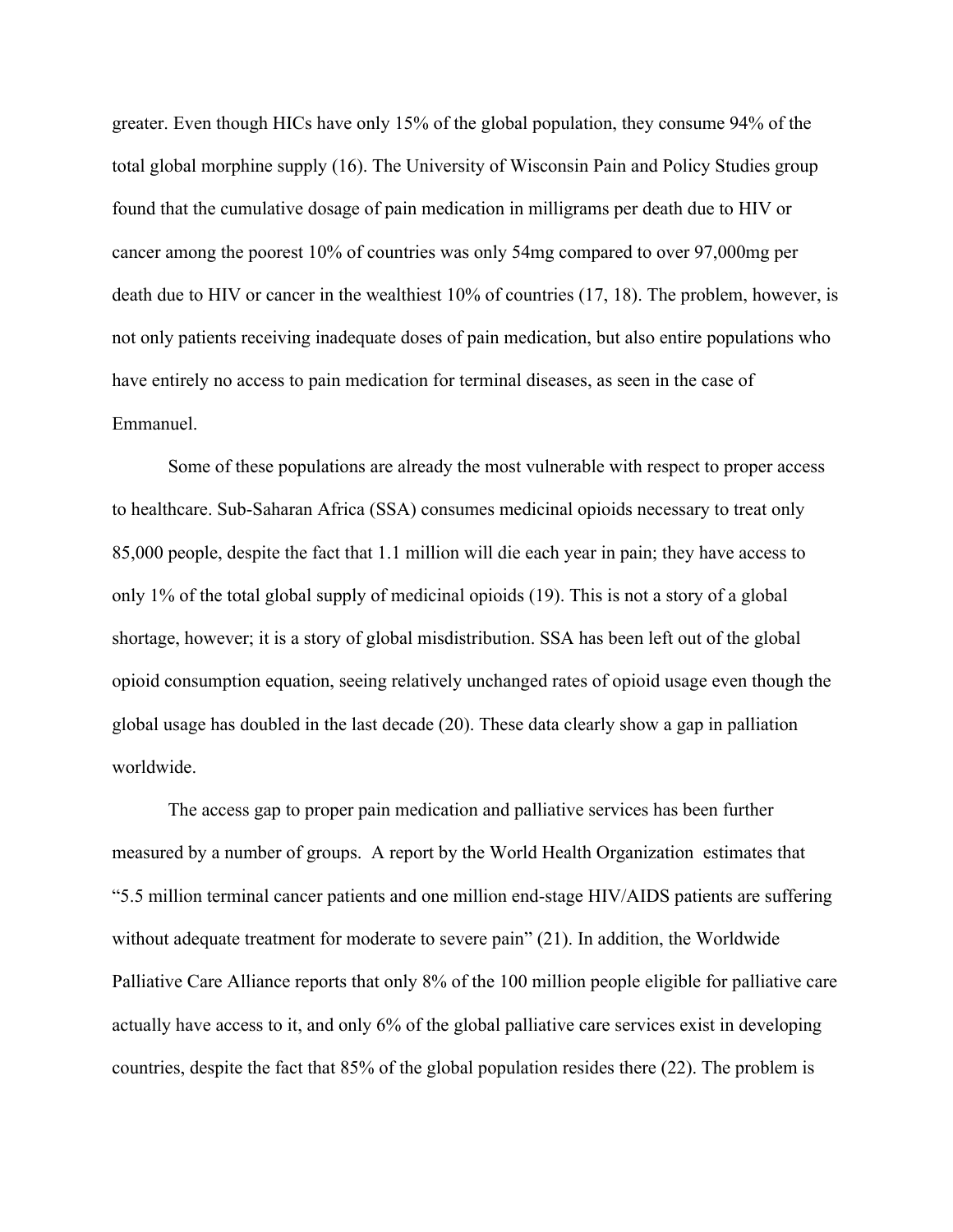not only low levels of palliation, but also areas with no palliative services whatsoever. In fact, a third of all countries worldwide have no palliative care services across the entire country (23). Numerous reasons for these disparities have been posited.

Funding of and access to palliative services and pain medication are only part of the problem. Countries in similar income brackets report opioid consumption levels that are still orders of magnitude different, suggesting that there also exist inequities in health care infrastructure, cultural uptake, and distribution mechanisms (12). In fact, these issues may even be greater than cost, at least with respect to opioids. One source analyzing drug pricing data suggests that differential pricing in low-income countries has led to a 1 mg tablet of morphine sulfate costing less than one cent, and monthly supplies cost \$1.80-\$5.40 (97) (24). Populations remain severely underserved, however, leading to numerous questions surrounding the failure of pain medication to reach its targets. These problems further underscore the need for palliative care to become a priority for the global healthcare community so that needless suffering can be stopped.

Often statistics remain on the pages of policy briefs and recorded in large institutional reports. Emmanuel's story reminds us, however, that these numbers represent actual individuals that die every day in unnecessary pain and suffering. For healthcare providers, his lack of medical care can be seen as a failure when one considers a human-rights approach grounded in medical ethics. Viewing the stories of those who are neglected from palliative care from this perspective provides an undeniable conviction that even one unnecessary painful death is, in fact, an injustice that needs to be addressed.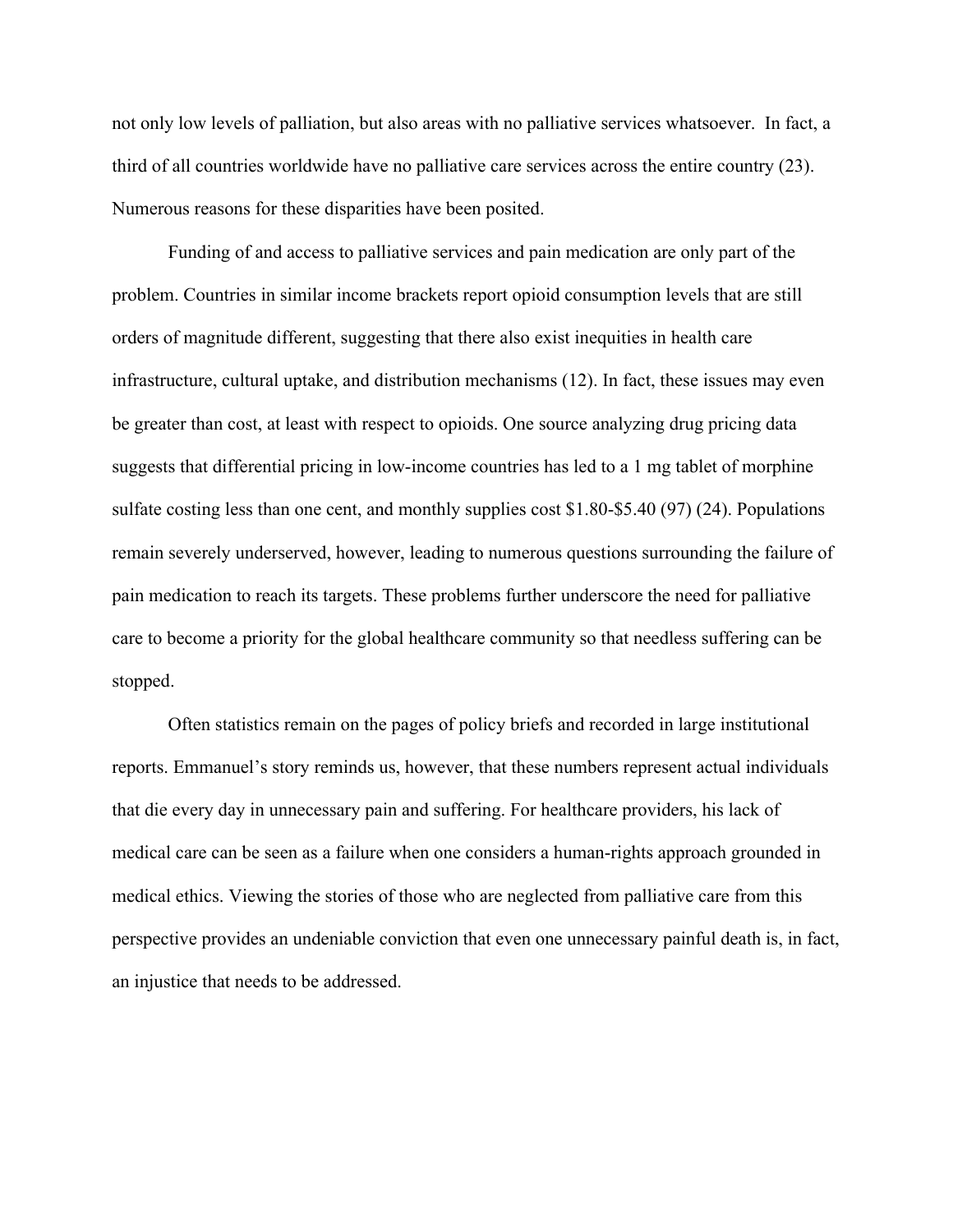### *A Response: Palliative Care as a Human Right for All*

The discourse positing palliative care as a human right has been built on the robust foundation of health as a human right. This has been argued in numerous documents including the UN Declaration of Human Rights (UNDHR) that states: "Everyone has the right to a standard of living adequate for the health of himself and his family" (25) In addition, The International Covenant on Economic, Social and Cultural Rights (ICESC) states:

Article 12.1 "the State Parties to the present Covenant recognize the right of everyone to the enjoyment of the highest attainable standard of physical and mental health. 2. The steps to be taken…..to achieve the full realization of this right shall include those necessary for: d) The creation of conditions, which would assure to all medical service and medical attention in the event of sickness" (26)

Building on this foundation and numerous writings of institutions and individuals, many have argued for palliative care as a facet of health as a human right. Physician, Frank Brennan has formulated a cogent defense of this position that employs legal, social, economic, and ethical frameworks.

An appeal to medical ethics in support of palliative care as a human right can be traced to Hippocrates who said that medicine was "to do away with the sufferings of the sick, to lessen the violence of their diseases and to refuse to treat those who are overmastered by their diseases, realizing that in such cases medicine is powerless" (27). This sentiment has been echoed in contemporary moral arguments by medical ethicists who call for the "same care and attention for those who leave life" as to "those who enter life" (3) and by Pope Benedict XVI who said palliative care was a "right belonging to every human being, one which we must all be committed to defend" (28). The root of a palliative care human rights approach is found additionally in medical ethics.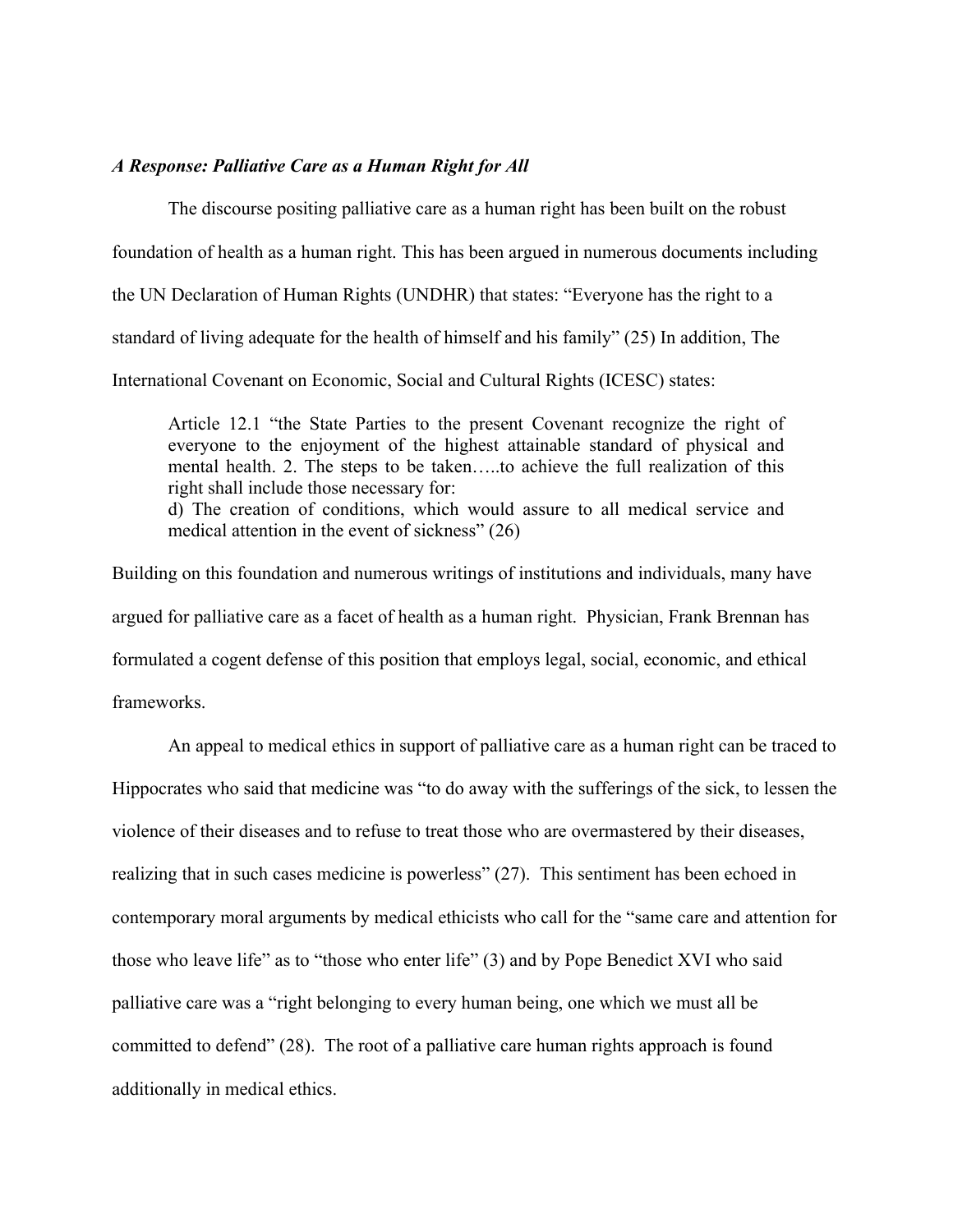Ethicist Margaret Somerville has stated, "Nowhere are the concepts of an ethic of care, human ethics, human rights, and human responsibilities more important than in relation to human dying" (29). Somerville can largely be credited with establishing a theoretical grounding for palliation as a human right. She has argued that the medical ethics concept of negligence can be applied to cases of failure to provide pain-relief treatment and was forefront in grounding the concept of rights to palliation as a human right (30). She says the concept of respect for persons as a universal requirement is "inextricably linked to that of human ethics" and "legally enforceable human rights; and to leave people in avoidable pain and suffering is to show them great disrespect and to breach fundamental requirements of human rights and human ethics" (29). Contemporary policy and academia has furthered this position. Despite these advances, however, patients like Emmanuel continue die untreated in immense pain, as palliative care is ignored in the growing list of global social inequalities that receive international policy and aid priority.

Further on the point of medical ethics, Brennan looks at accepted medical ethics and asks physicians to reflect on their own principles (rooted in the bioethical principles of autonomy, beneficence, non-maleficence and justice) and their virtue ethics to think critically about end-oflife situations that he says have a "deep humanitarian core". He says that if the physician feels in these cases strongly about an "ethical obligation to relieve suffering or act virtuously by doing so" that "from that obligation springs a right" (31). In other words, physicians need not look farther than the same medical ethics that they have already affirmed in numerous other cases for motivation to accept palliative care as a human right for all.

Legal arguments can also be made based on the numerous international governance bodies that have drafted policy describing palliative care as a human right. In addition the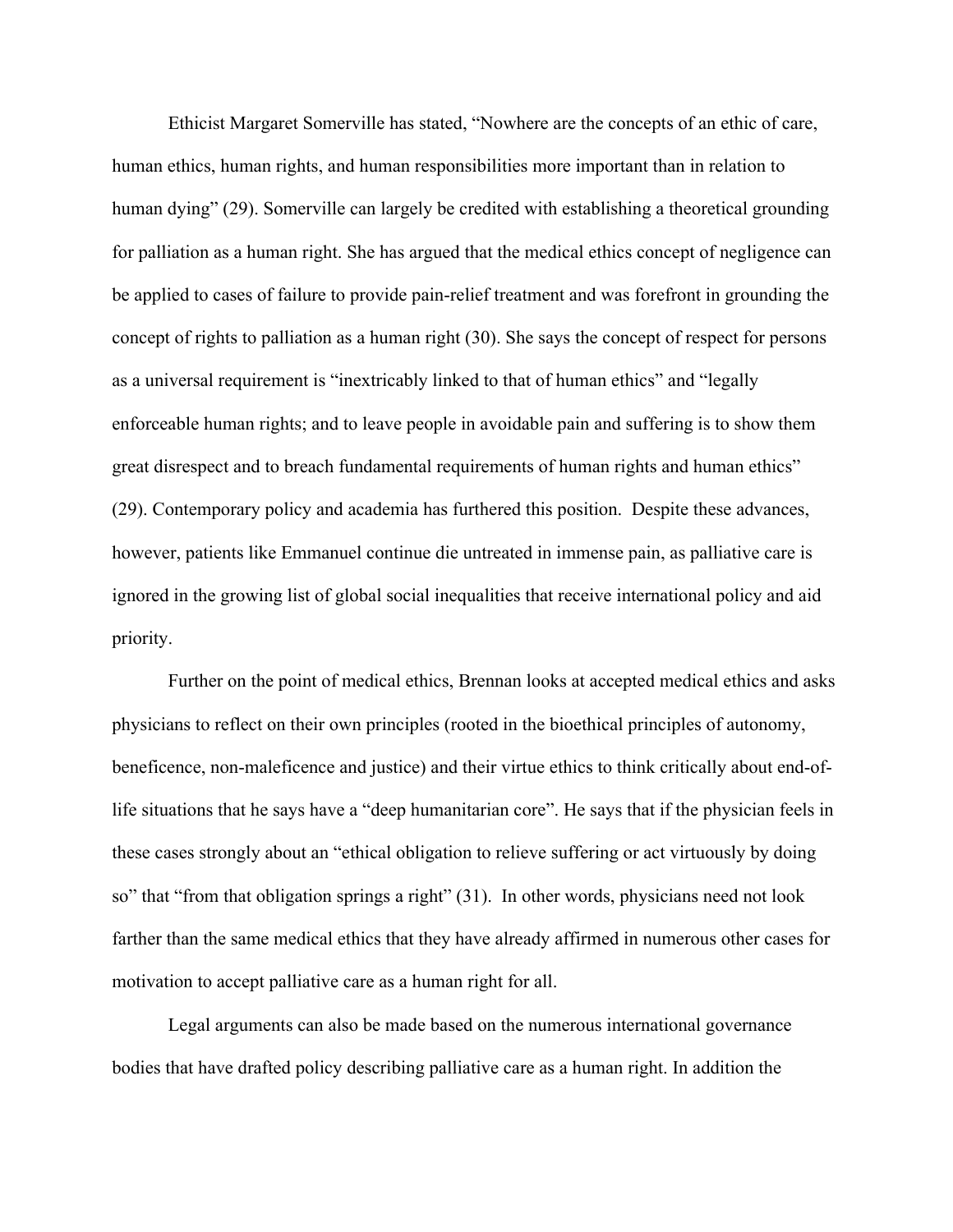UNDHR and ICESC documents, The Cape Town Declaration of 2002 that advocated specifically for palliative rights for HIV/AIDS patients, the 2004 International Working Group of the European School of Oncology, The Korea Declaration of 2005, and the 2005 Montreal Statement on the Human Right to Essential Medicines all contain assertions that palliative care is a human right (31-33). Collectively, these documents have provided a basis for legal obligation that has allowed scholars to advance the legal discourse surrounding palliation as a human right. They also reflect a larger social movement generally and also within medicine that increasingly sees global human rights and distribution of medical care as linked. The patient-physician relationship that mediates the distribution of care, including palliation, is no longer simply between two individuals, but between communities, groups, governments, institutions and influenced by policy.

The realm of social theory helps describe this transition in understanding. In particular, the field of medical anthropology provides a social theoretical framework and argument for understanding the role of the physician and medicine in alleviating human suffering experienced through pain. From this perspective, suffering and pain experienced by individuals is not reflective of the bio-physical manifestation of the disease in the individual, but also the larger social and economic forces that bring about human suffering. For physicians who may be accustomed to operating on an individual to individual level, this theoretical argument that links the individual to the structure is an important one when considering global inequality in palliative care. Medical anthropologist and psychiatrist, Alex Keinman, iterates,

Anthropologists now configure suffering as much more than deep subjectivity of the afflicted person, the psychology of the individual….. It includes the individual level but also transcends it as cultural representation, as transpersonal experience, and as the embodiment of collective memory. That is to say, one can speak of suffering as being social….[connecting] the moral to the medical, the political to the emotional, and the religious to the physiological (34).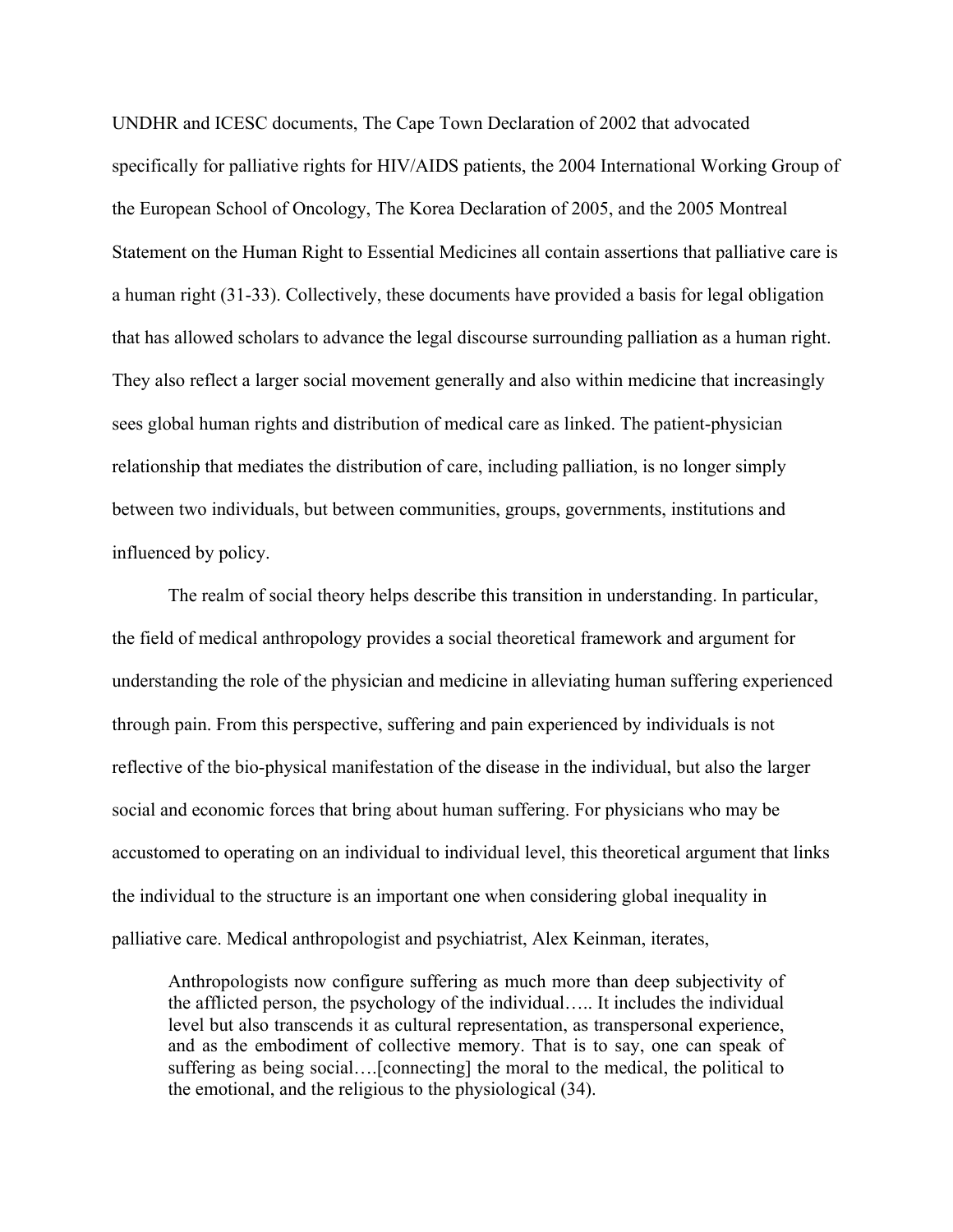Suffering of the individual, especially needless suffering of the individual in pain without palliative care can then be understood to reflect the psychological disposition as well as the political and economic forces that put an individual in a situation of suffering. Physicians can play a role in alleviating this suffering at all levels.

Critical medical anthropologist and physician, Paul Farmer, draws this connection between the suffering experiences of individuals and the political economy that determines their position by writing on the realities of HIV/AIDS and TB among marginalized communities in Haiti. Farmer describes this phenomenon as "structural violence," a term borrowed from Latin American liberation theology (35). For Farmer, social forces, such as poverty and racism, are so salient in society that they become embodied in the individual experience (36). He calls structural violence, relative to healthcare, as "violence that is exerted systematically—that is, indirectly—by everyone who belongs to a certain social order….a social machinery of oppression" (37). These forces are far more than powers that cause divisions and inequality; they are methods of instigating violence and suffering on populations, a dynamic underpinning of society that often goes unchecked until suffering is met face to face. Farmer chronicles the stories of his Haitian patients to show the connection between political and economic structures and the suffering experience of individuals afflicted with preventable, but deadly, diseases.

When one takes these assertions seriously, he or she can arrive at the conviction that delivering palliative care is not simply about treating the individual, but is also about treating all individuals justly and equitably. These arguments also force one to consider their own responsibility in alleviating palliative care injustice. Failure to treat patients equitably is a failure on both the public level of governments and policy-makers, but also on the personal level of the physician who takes medical ethics and the obligation to alleviate suffering seriously.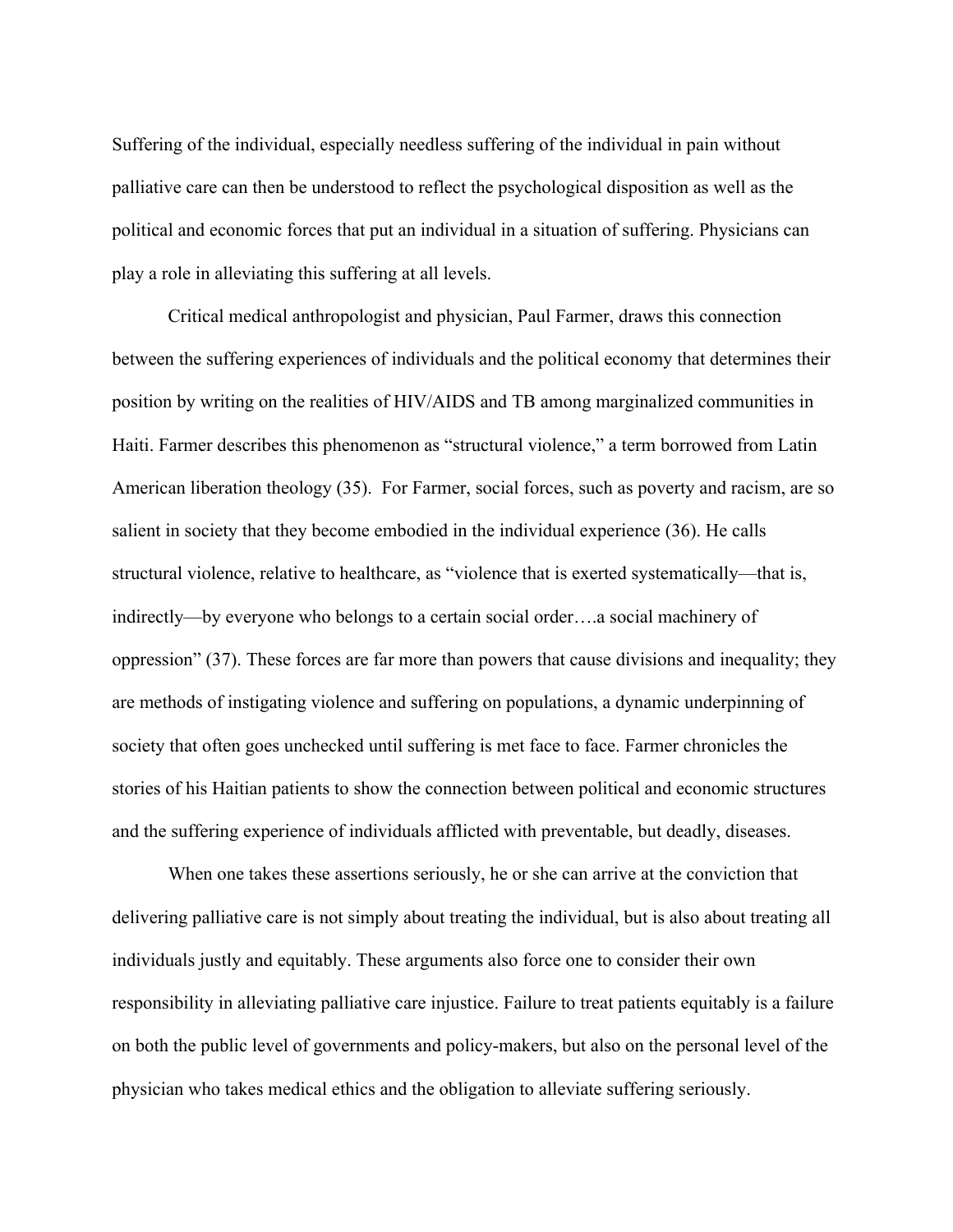### *Next Steps*

Global inequality in palliative care is an underrepresented phenomenon that is not only one of the greatest injustices in our global society, but is also an issue that carries significant ethical and moral implications. Statistics can only reveal a part of the problem; stories like Emmanuel's elucidate the humanistic aspect that paints a very real picture of the too common reality of death without pain alleviation that disproportionately affects entire populations of people, particularly those with HIV and cancer in low-income countries. As global citizens, we have increasingly responsibility to respond.

We live in a global society, and physicians have increasing influence to reach communities around the world. A consequence of this reality is that ethical obligations no longer apply solely to the immediate physical community, but rather to the entirety of the community in which the physician finds him or herself, a global community. Our technology, information, resources, and consumption increasingly draw us closer, which has implications for the practice of medicine. The patient is not only the one seen face to face in the clinic in a given day, but also the patient never seen across the world.

Alleviation of pain can be one of the greatest gifts a physician can give to a patient facing death. If we truly believe in the alleviation of pain as the best medical practice and that denying this to some patients is a violation of human rights, then we have an obligation to these marginalized patients. Armed with these convictions, we can move to act so that stories of needless suffering in death like Emmanuel's can be eradicated.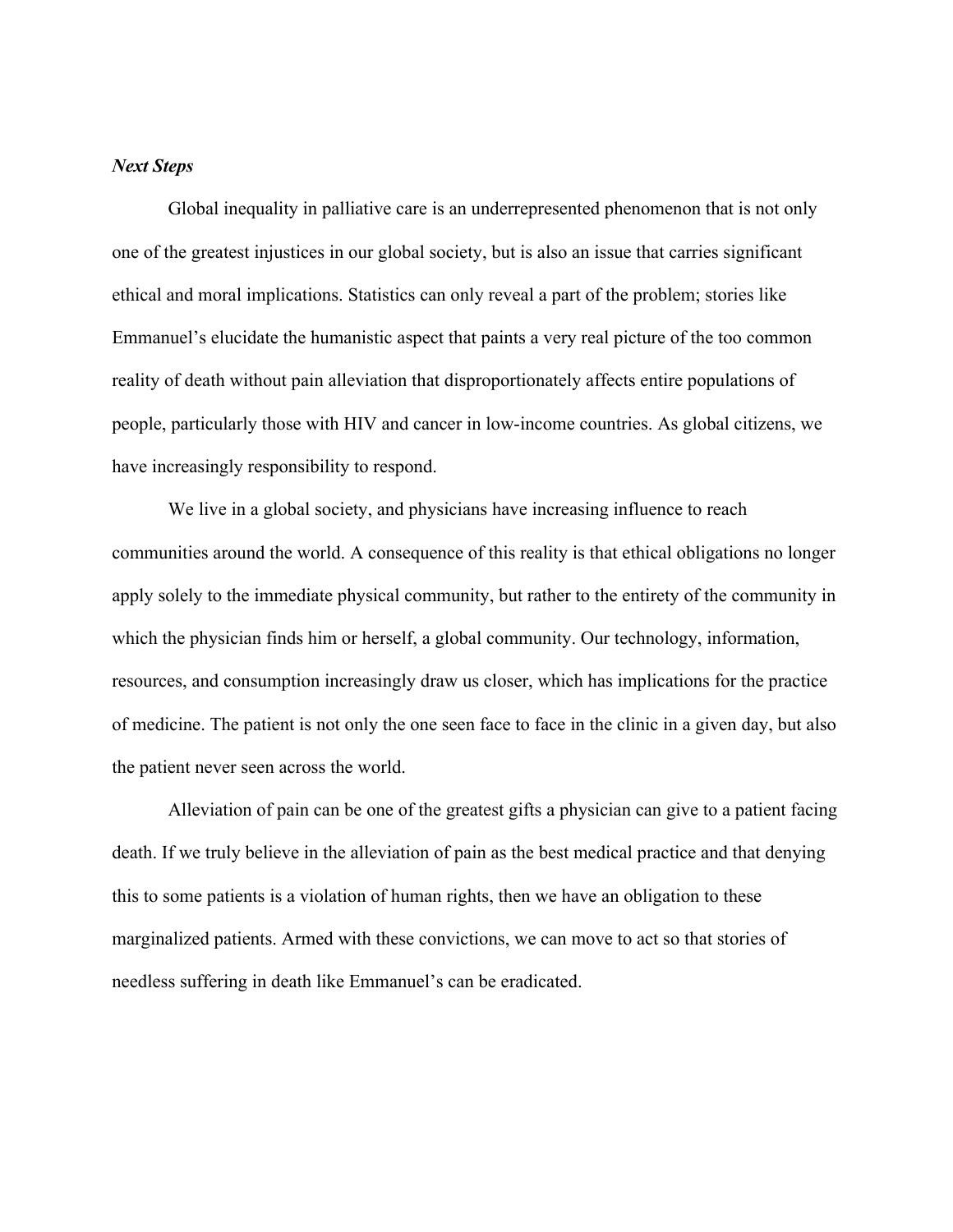## **References**

- 1. World Health Organization. WHO definition of palliative care. 2014. http://www.who.int/cancer/palliative/definition/en/ (Accessed March 3, 2014)
- 2. Temel JS, Greet JA, Muzikansky A. Early palliative care for patients with metastatic nonsmall-cell lung cancer. New England Journal of Medicine. 2010; 363:733-42.
- 3. Stjernsward J, Clark D. Palliative Medicine: A global perspective. In: Doyle D, Hanks G, Cherny N, Calman K, eds. Oxford Textbook of Palliative Medicine, 3rd ed. Oxford: Oxford University Press, 2004:1197e1224.
- 4. World Health Organization. World Health Organization Briefing note: Access to Controlled Medications Programme. 2008. http://www.who.int/medicines/areas/quality\_safety/ACMP\_BrNote\_Genrl\_EN\_Apr2012. pdf?ua=1 (Accessed March 3, 2014)
- 5. World Health Organization. National Cancer Control Programmes. Policies and Managerial Guidelines. 2nd ed. Geneva: World Health Organization, 2002.
- 6. Human Rights Watch. Please, Do Not Make Us Suffer Any More. Access to pain treatment as a human right. 2009. http://www.hrw.org/en/reports/2009/03/02/please-donot-make-us-suffer-any-more, p 5.
- 7. Global Report. UNAIDs Global HIV Report 2013. http://www.unaids.org/en/media/unaids/contentassets/documents/epidemiology/2013/gr2 013/UNAIDS\_Global\_Report\_2013\_en.pdf (Accessed March 3, 2014)
- 8. Vogl D, Rosenfeld B, Breitbart W, et a. Symptom prevalence, characteristics, and distress in AIDS outpatients. Journal of Pain and Symptom Management.1999; 18(4):253.
- 9. Colleau SM. WHO Pain and Palliative Care Communications Program. The urgency of pain control in adults with HIV/AIDS. 2006;19(4): 20. http://www.whocancerpain.wisc.edu/?q=node/78
- 10. Ferlay J, Soerjomataram I, Ervik M, et al. GLOBOCAN 2012 v1.0, Cancer Incidence and Mortality Worldwide: IARC CancerBase No. 11 [Internet]. Lyon, France: International Agency for Research on Cancer; 2013. Available from: http://globocan.iarc.fr, accessed on 12/26/2013
- 11. World Health Organization. Global Cancer. 2010. http://www.who.int/mediacentre/factsh (Accessed March 3, 2014)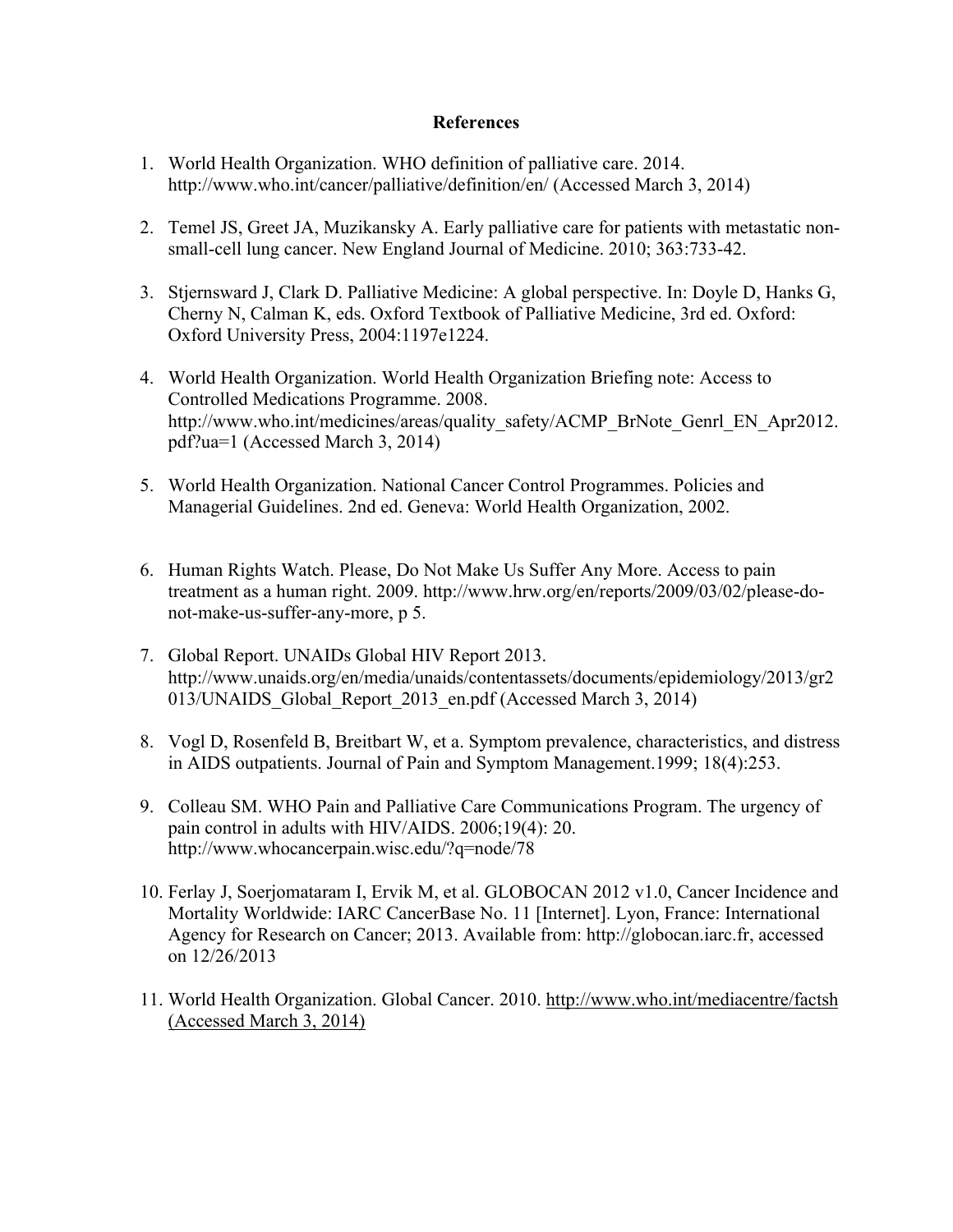- 12. Knaul, FM, Frenk, J, and Shulman, L. Global Task Force on Expanded Access to Cancer Care and Control in Developing Countries. Closing the Cancer Divide: A Blueprint to Expand Access in Low and Middle Income Countries. Harvard Global Equity Initiative, Boston, MA, November 2011. http://gtfccc.harvard.edu (Accessed March 24, 2012)
- 13. Ferlay J, Shin HR, Bray F, Forman D, Mathers C, Parkin DM. Estimates of worldwide burden of cancer in 2008: GLOBOCAN 2008. Int J Cancer. 2010; 127: 2893–917.
- 14. Castelli A. Avoidable mortality: What it means and how it is measured. Centre for Health Economics (CHE) Research Paper 63. 2011: http://www.york.ac.uk/media/che/ documents/papers/researchpapers/CHERP63 avoidable mortality what it means and h ow it is measured.pdf (Accessed December 2012)
- 15. Parkin DM, Nambooze S, Wabwire-Mangen F, et al. Changing cancer incidence in Kampala, Uganda, 1991–2006. Int. J. Cancer. 2010;126:1187–95
- 16. Liberman J. O'Brien M, Hall W, Hill D. Ending inequities in access to effective pain relief? Lancet. 2010; 376(9744):856.
- 17. Pain & Policy Studies Group. Opioid Consumption Motion Chart. University of Wisconsin for 2007. http://ppsg-production.heroku.com/chart (accessed March 3, 2014).
- 18. Pain and Policy Studies Group. Opioid consumption data overview. Pain and Policy Studies, University of Wisconsin. 2011. http://www.painpolicy.wisc.edu/internat/opioid\_data.html#source (accessed March 3, 2014).
- 19. O'Brien M. Global Access to Pain Relief Initiative. Presentation for the Union of International Cancer Control. 20 http://www.africacncl.org/HIV\_AIDS/initiative\_activities/NCD\_Session\_3\_Obrien.pdf (accessed March 3, 2014).
- 20. International Narcotics Control Board. Report of the International Narcotics Control Board for 2009. New York: United Nations. 2010: http://www.incb.org/incb/en/publications/annual-reports/annual-report-2009.html
- 21. Seya MJ, Gelders SFAM, Achara OU, et al. A First Comparison between the Consumption of and the Need for Opioid Analgesics at Country, Regional and Global Level. J Pain & Palliative Care Pharmacother, 2011; 25:6-18
- 22. Worldwide Palliative Care Alliance. The Global Atlas of Palliative Care. 2014 http://www.thewpca.org/resources/global-atlas-of-palliative-care/. (Accessed March 3, 2014)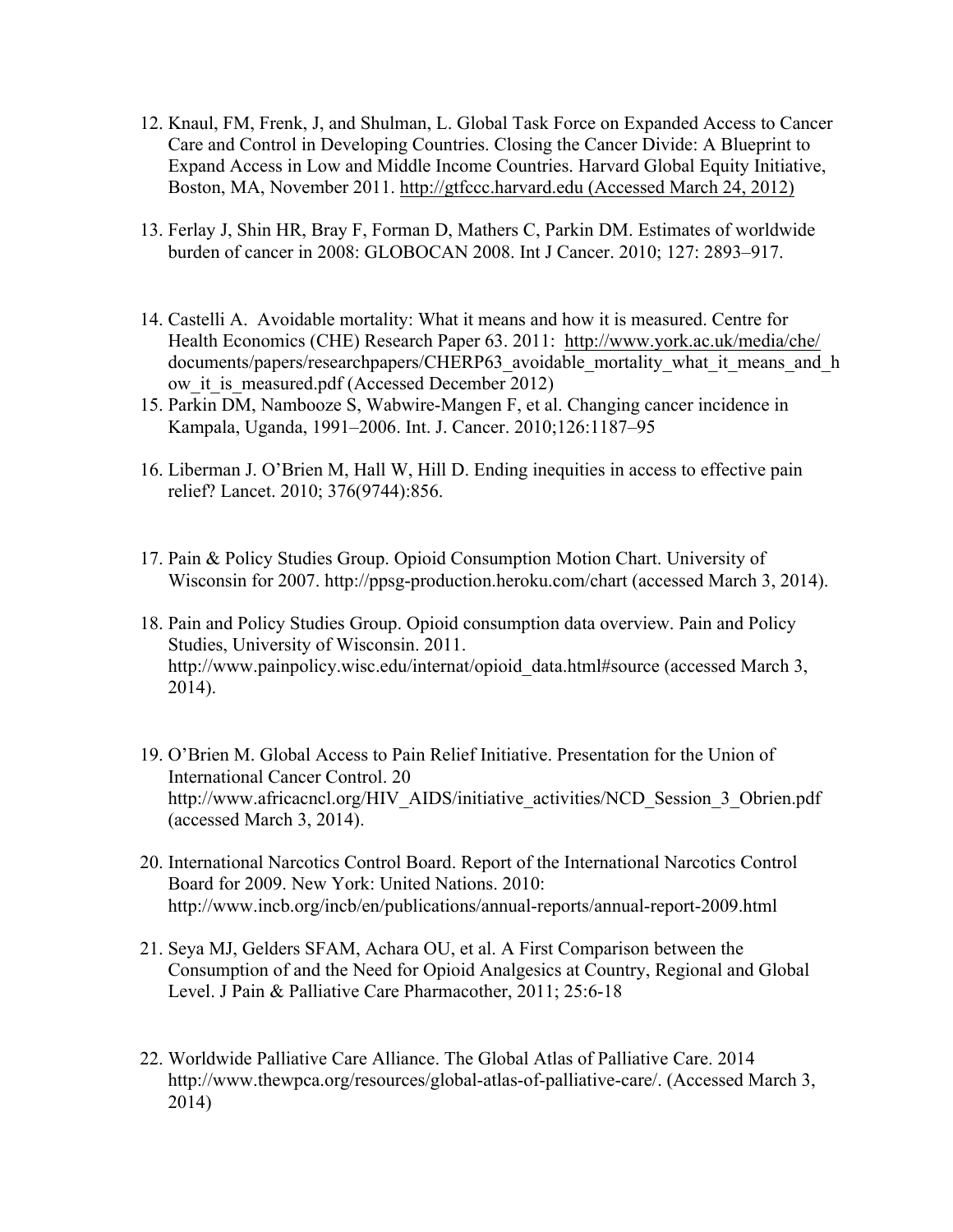- 23. Lynch T, Connor S, & Clark D. Mapping levels of palliative care development: A global update. J Pain & Symptom Mgmt 2013; 45(6): 1094-1106.
- 24. Brennan F, Carr DB, Cousins M. Pain management: a fundamental human right. Anesthesia and Analgesia. 2007; 105(1):205-221.
- 25. Universal Declaration of Human Rights. General Assembly Resolution 217A (III), Article 25. 1948. UN Doc. A810.
- 26. International Covenant on Economic, Social and Cultural Rights. General Assembly Resolution 2200A (XXI), Article 12. 1966. UN Doc. A/6316.
- 27. Hippocrates. The Arts. In: Reiser SJ, Dyck AJ, Curran WJ, eds. Ethics in Medicine: Historical Perspectives and Contemporary Concerns. Cambridge: Massachusetts: MIT Press; 1977:6.
- 28. Pope Benedict XVI. Message of his holiness Benedick XVI for the fifteenth world day of the sick. 8-12-2006.
- 29. Somerville M. Human rights and human ethics: health and health care. Death Talk: The Case Against Euthanasia and Physician-assisted Suicide. Montreal: McGill-Queen's University Press; 2001:327-44.
- 30. Somerville M. Human rights and medicine: the relief of suffering. In : Coulter I, Eliadis FP, eds. International human rights law : Theory and practice. Montreal: Canadian Human Rights Foundation. 1992;505-522.
- 31. Brennan F, Gwyther L, Harding R. Open Society Institute Law and Health Initiative Report: Palliative care as a human right. 2008. Accessed at: http://www.opensocietyfoundations.org/sites/default/files/pchumanright\_20080101.pdf
- 32. Sebuyira LM, Mwangi-Powell F, Perira J and Spence C. The Cape Town Palliative Care Declaration : Home-Grown Solutions for Sub- Saharan Africa*.* J Pall Med. 2003; 6(3): 341-343.
- 33. Committee on Economic, Social and Cultural Rights. General Comment No. 14. The Rights to the highest attainable standard of health (Article 12 of the Covenant).  $22<sup>nd</sup>$ Session April – May 2000 E/C 12/2000/4.
- 34. Kleinman, A. Everything that matters: social suffering, subjectivity, and the remaking of human experience in a disordered world. The Harvard Theological Review. 1999: 90(3). 315-335.